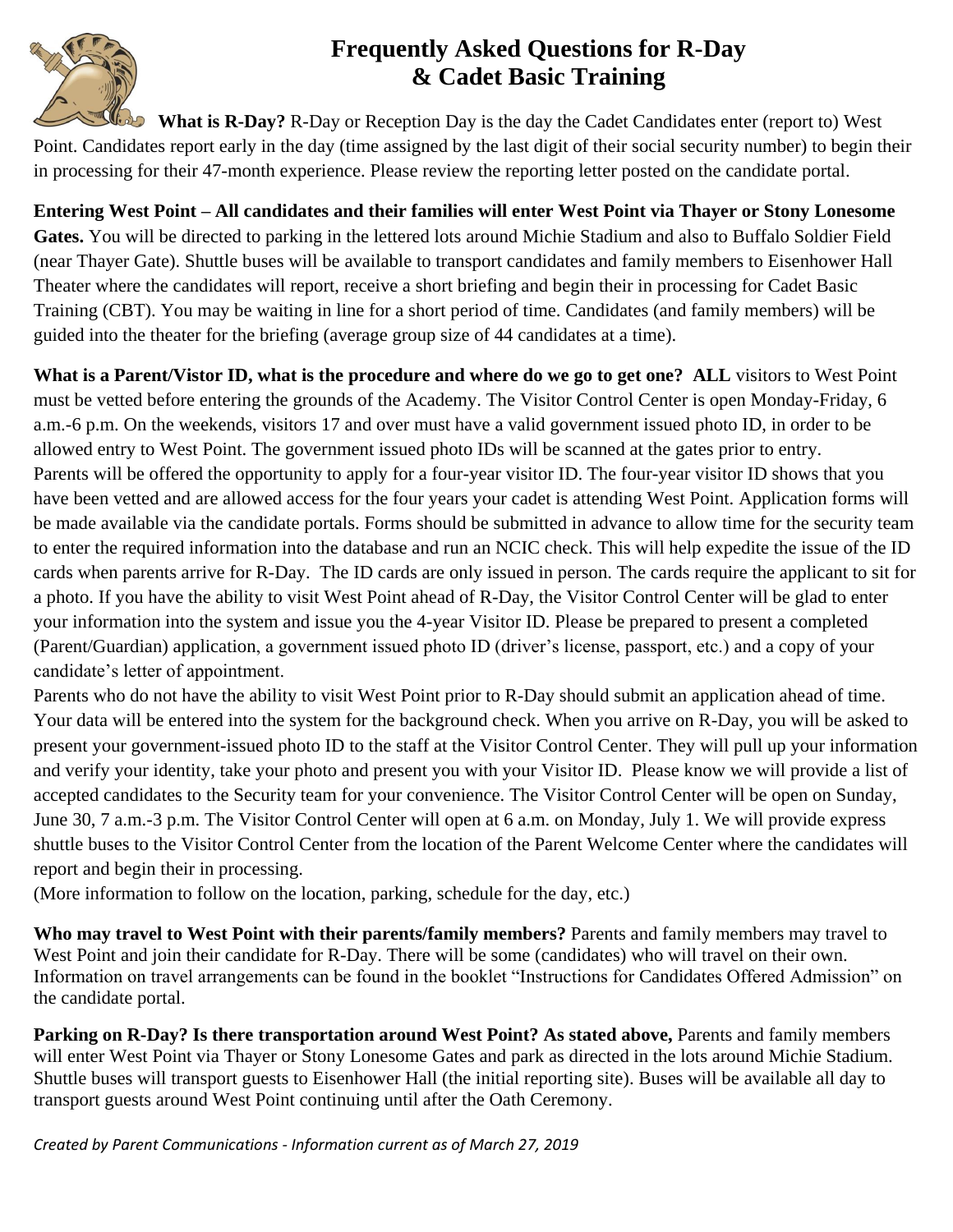**(R-Day - Reception Day) Schedule** – Once the Cadet Candidates have been briefed and have said their good-byes to parents/family members, West Point offers a list of activities to choose from. The schedule will be posted as soon as it becomes available at www.westpoint.edu/parents. Some of the activities include (but not limited to) tours of West Point, boat ride on the Hudson, organ concert in the Cadet Chapel, religious services and receptions, agencies sharing information and the sale of West Point items. The Superintendent and other members of the Academy Leadership team will give a presentation in the afternoon followed by the Oath Ceremony on the Plain at 6:30 p.m. (tentative time). We also hope to offer one or two information sessions during the day – more information to follow.

**After the morning briefing will I have contact with my son/daughter again?** Once you have said your good-byes, you will not have any direct contact with your son or daughter on R Day. You will have an opportunity to see the New Cadets participate in the Oath Ceremony on the Plain.

**Contact during Cadet Basic Training?** During Cadet Basic Training, contact is limited to phone calls or regular mail. We ask that you **not** visit West Point during Cadet Basic Training. This is a time for your sons and daughters to experience the challenges and rigors of their initial training. They will have plenty to share via their letters, phone conversations and your visit during Acceptance Day. Please know we have staff photographers who will do their best to capture some of the training events to share with family and friends via our website and social media platforms.

**Phone calls** - The New Cadets will have an opportunity to call home 2-3 times during their training. The phone calls will be scheduled as time permits, depending on their training schedule. The timeline is often shared in advance. Cadets are offered the opportunity to call home at the midway point (July 21 – New Cadet Visitation Day between 1-5 p.m.). New Cadet Visitation Day is a time for the cadets to visit with staff and faculty for the afternoon. The staff and faculty offer their phones and sometime computers or other smart devices in order for the new cadets to connect with family/friends. Please know we do our best to encourage the new cadets to connect with family members, but ultimately it is their choice to call.

**Can I walk around on R-Day?** Yes, you are welcome to walk around West Point on R Day, however, Parents/visitors are not allowed to enter the Cadet areas which are clearly marked with **staff/faculty only** signage. While it can be interesting to try and catch a glimpse of the cadets as they make their way around West Point, please know staff photographers are on duty to capture the events of the day.

**What is the Oath Ceremony?** The ceremony is just that, a ceremony where the New Cadets will march in formation out onto the Plain and repeat the oath taken earlier in the day during their in processing. The oath affirms their commitment to enter West Point as a Cadet. Approximate time – 6:30 p.m.

**During the Oath Ceremony, where should I sit for the best chance of seeing my new cadet?** A map will be available to with the approximate locations of company positions. (More to follow on Company assignments.) The Cadets will be arranged by height in the formation for the Oath Ceremony. But please know, you can view the ceremony from any seat in the bleachers. This formation is more compact than many of the other parades, ceremonies or reviews.

**What time can I expect to depart West Point on R-Day?** The Oath Ceremony lasts approximately 30 minutes. Once the ceremony is over, shuttle buses transport guests to the parking lots. Start time is planned for 6:30 p.m.

**If a family has to choose between R-Day and Acceptance Day**, which is recommended? Although R-Day is a great day to visit West Point, after the morning brief and time for good-byes, there is no further contact with your son/daughter. Acceptance Day is an opportunity to see a wonderful parade, celebrate the end of summer training and spend a lot of time with your cadet. Once the parade is over, the Cadets (now officially plebes), are released approximately one hour to 90 minutes after the parade to spend time with their families. You will be allowed to take your cadet back to your hotel to relax and out for a meal (they must stay in uniform – white over gray). For more information please see the Acceptance Day FAQ.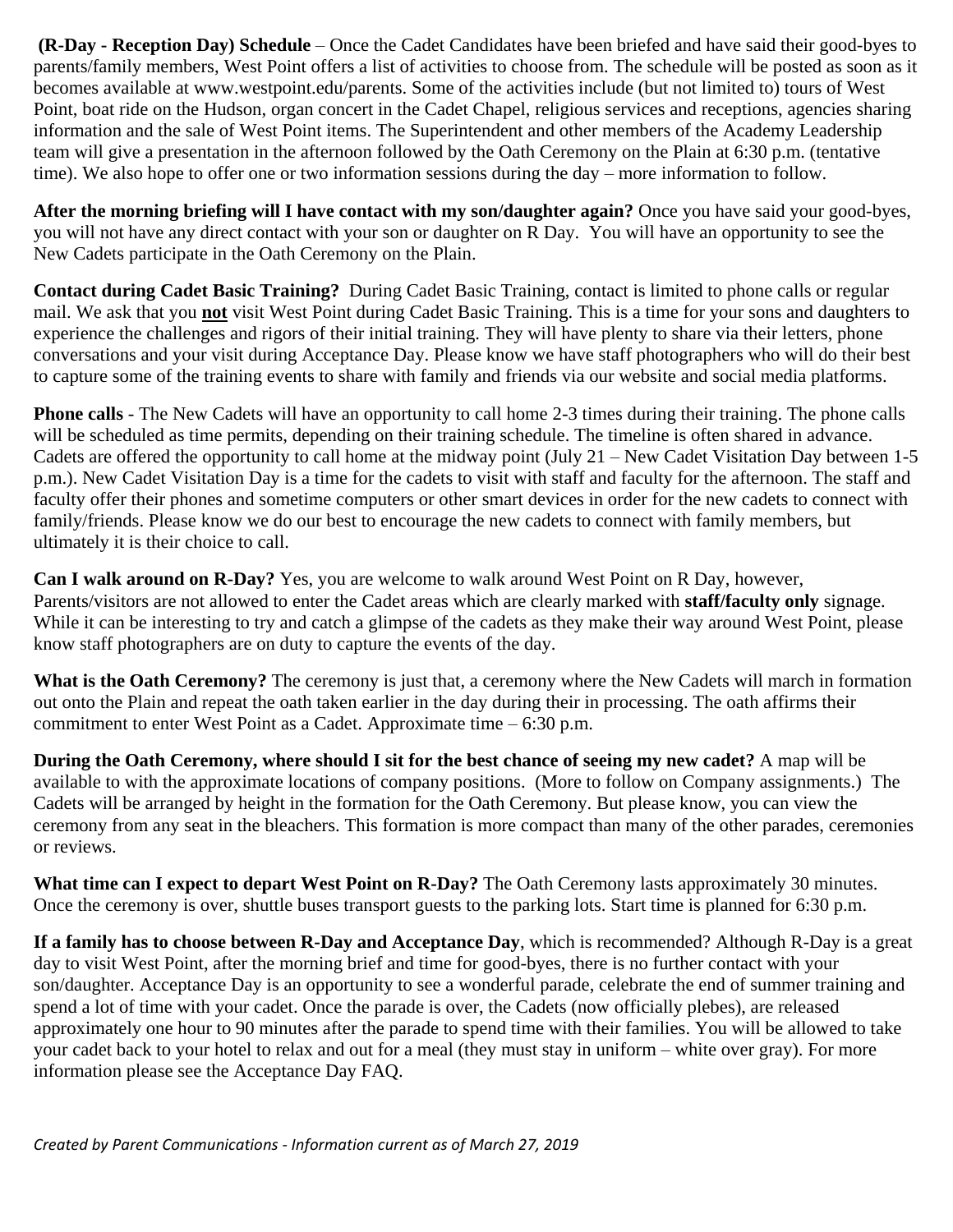**Is my New Cadet reimbursed for travel to West Point? When?** New Cadets should bring receipts for travel costs when they report for R Day. Within a week after their arrival, they will meet with a staff member who will help enter the information necessary for reimbursement; airline costs, a night in a hotel, mileage, etc. Keep in mind the government sets limits on allowable costs. Reimbursement will be deposited into the New Cadet's personal checking account sometime during the summer.

**Why does West Point test (academic) the New Cadets?** All New Cadets will undergo academic testing within the first week to ten days of reporting. The purpose of the Academic Validation and Placement Program is to place new cadets in the appropriate academic level of instruction during their Plebe year through written examination and/or interview and to prepare them for the collegiate scholastic environment.

For more information regarding academics, please visit – http://www.westpoint.edu/dean.

**When and what is the New Cadet Visitation Day?** The New Cadet Visitation Day (formerly referred to as the Ice Cream Social is usually held on a Sunday (1 -5 p.m.), the mid-point of Cadet Basic Training. The New Cadets will be welcomed to the homes of staff and faculty members for an afternoon of respite while the cadet cadre changes. The hosts will offer use of cell phones, house phones and sometimes computers for the purpose of calling home and connecting with parents/family. Since the New Cadets have had lunch in the cadet mess before being released for the afternoon, the hosts will offer various snacks but most often will offer ice cream, thus the name. *Please note - this is not an opportunity for families to visit with their New Cadet.* 

**Are the New Cadets issued bug spray or sunscreen for use during CBT?** The New Cadets are issued sunscreen and bug repellent (it's a mix of both). Their uniforms are treated prior to issue and the repellant is good for up to 25 washes.

**My New Cadet mentioned they have lost weight since reporting on R Day. Is this normal?** Yes, it is very normal for a New Cadet to lose weight over the summer. Their eating habits will change from grazing (while at home) to eating 3 family-style meals a day; breakfast, lunch and dinner. Understand that there is no soda/junk food, etc. - they drink water, juice and sports drinks almost exclusively during CBT. They are constantly on the move. They conduct physical training twice a day for the most part. It is not atypical for training to include a field exercise where they will walk well over 20 km over 3 days. They are being taken care of but the weight loss is a natural consequence to the change in lifestyle. Nutrition is paid very close attention during CBT.

They are supplied with meals that have a significant amount of calories to ensure they are properly nourished and have the appropriate energy stores to complete the expected training. For all major training events, they are offered protein bars and energy drinks. A New Cadet's weight is monitored. It is a point of emphasis for all involved.

**What if my son/daughter (New Cadet) wants to leave West Point (during CBT)? What is the process and how long does it take?** 1. The out-processing from CBT can take anywhere from 2 to 3 weeks. The initial counseling process by the Chain of Command is deliberately extended over the course of a few days to give the New Cadet every opportunity to assess the situation with upperclassmen feedback. At that point they will speak with their Tactical Officer/Deputy Commander who can explain the benefits and opportunities of a career in the Army. The rest of the time is utilized processing the paperwork through the chain of command, to include the Superintendent. During this portion the New Cadet transitions into Summer Garrison Regiment where they will turn in their equipment and attend regular accountability formation waiting for their paperwork to be completed.

**Will I be notified or have an opportunity to speak with him/her?** One of the out processing tasks at the Tactical Officer level is to contact the parents to inform them. In most cases the TAC authorizes the New Cadet a phone call home as most of the issues tend to revolve around home sickness. In some cases multiple phone calls are authorized to navigate the situation, but are not the norm.

**What if my New Cadet has an injury during CBT?** All injuries are evaluated and treated on a case by case basis. Continuation and participation in training will depend on the severity of the injury.

**Mail and proper mailing address information –** The post office boxes are assigned mid-June before R Day and will be posted to the Candidate Portals. Please share with family and friends. Cadets will keep the same box/address for

*Created by Parent Communications - Information current as of March 27, 2019*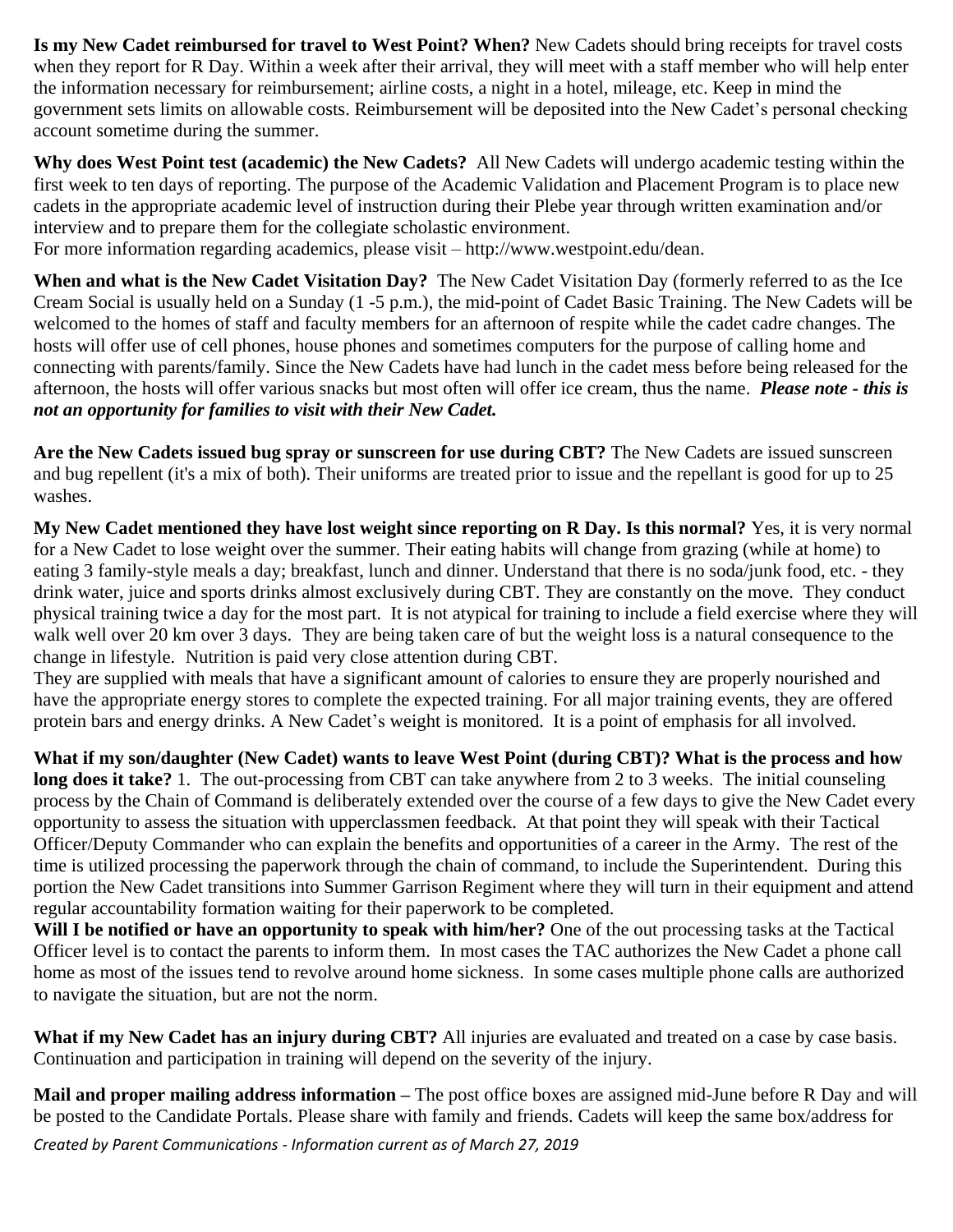the duration of their time at West Point. Within a few days of reporting to West Point, the New Cadets will be issued keys for their mail boxes. The boxes are located in the basement of Washington Hall, in the area surrounding the Cadet Post Office. The Cadet Station is staffed by USPS employees. All letters, parcels and packages sent to the cadets are processed through the Cadet Post Office. Please do not send any packages during CBT unless your new cadet communicates a need for something specific and has received permission from their cadet cadre to receive. The New Cadets will visit their mail boxes at least every few days during CBT. Due to training requirements, they may not get their every day, but the cadre does make an effort to program time to check the boxes. Please make every effort to address all pieces of mail using the appropriate address(es) as outlined in the letter provided by the postmaster. The letter is posted on the Parent Information page on the West Point website – https://www.westpoint.edu/parents/resources. During CBT, please include your cadet's company assignment (more on company assignments to follow). It will be helpful with distributing mail while at Camp Buckner.

*Once the academic year begins, you do not need to include the company as part of the mailing address.* Please do not include anything additional in any mail during the summer (stick of gum, pieces of candy, etc.). **NO PACKAGES** during CBT unless your new cadet specifically requests an item(s).

**What is Chaplain's Time?** Chaplain's time is held during CBT at the various chapels on West Point. The New Cadets have the opportunity to attend a brief worship service followed by fellowship with community members and their classmates. The cadet cadre is not present for Chaplain's time.

## **Will my New Cadet have an opportunity to attend religious services during CBT?**

**Information from the Chaplain's office –** Christian New Cadets have services at 8 a.m. on Sundays (various locations). Muslim New Cadets have services at 12 p.m. on Fridays. Jewish new cadets have services at 7 p.m. on Fridays. The mission requirements of training may supersede a particular date time and group for scheduled worship but they are the exception.

**What is the March Back?** The March Back is the culminating event for Cadet Basic Training. The New Cadets, cadre, members of the staff and faculty and alumni will march (ruck march) from Camp Buckner back to the Cadet area of West Point. The distance covered is approximately 12 miles. The movement pauses at the Victor Constant Ski Slope where they will have an opportunity to eat breakfast and take a brief rest before proceeding through Washington Gate. The formation will be joined by the West Point Band and will continue through the post finishing on the apron in front of Washington Hall. Family and friends are welcome to attend. Please know you will not have any contact with your New Cadet during this time, but they appreciate the support shown by those in attendance. The New Cadets eat lunch in front of the barracks. Once lunch is complete, they will join their academic companies and begin the process of reorganization in preparation for the academic year. It is requested that parents, family and friends depart the area once the March Back is complete.

**\*\*Special note for parents (of the Class of 2023)** who are West Point graduates – you are invited to participate in the March Back. Registration is through the Directorate of Academy Advancement -

https://www.westpoint.edu/about/west-point-trademark/directorate-of-academy-advancement/grad-march-back.

**What is Reorganization Week?** Once the New Cadets complete the March Back, the last event of Cadet Basic Training, they begin a period of approximately five days of reorganizing. This reorganization period is for the entire Corps of Cadets. The New Cadets will move into their academic year companies, learn their new chain of command, meet their Team Leader (a yearling assigned to help set the New Cadet/Plebe up for success), receive their academic schedules, pick up books, pick up computers, attend briefings, attend drill practice, learn the locations of their classrooms and more. This is a very busy time for the Corps of Cadets. New Cadets will receive their cell phones during this time (if they brought on R Day) and may be able to make calls/send texts on a limited basis. They will have access to email, usually by mid-week in the event they did not bring their cell phone. During Reorganization Week, the New Cadets are escorted to all locations.

**What is Acceptance Day?** – Acceptance Day is the day the New Cadets will be accepted into the Corps. The Acceptance Day Parade will take place on (tentative) Saturday, August 17, 2019 at 10 a.m. on the Plain. The parade features the entire brigade of approximately 4400 cadets. Members of the Class of 2023 officially become plebes

*Created by Parent Communications - Information current as of March 27, 2019*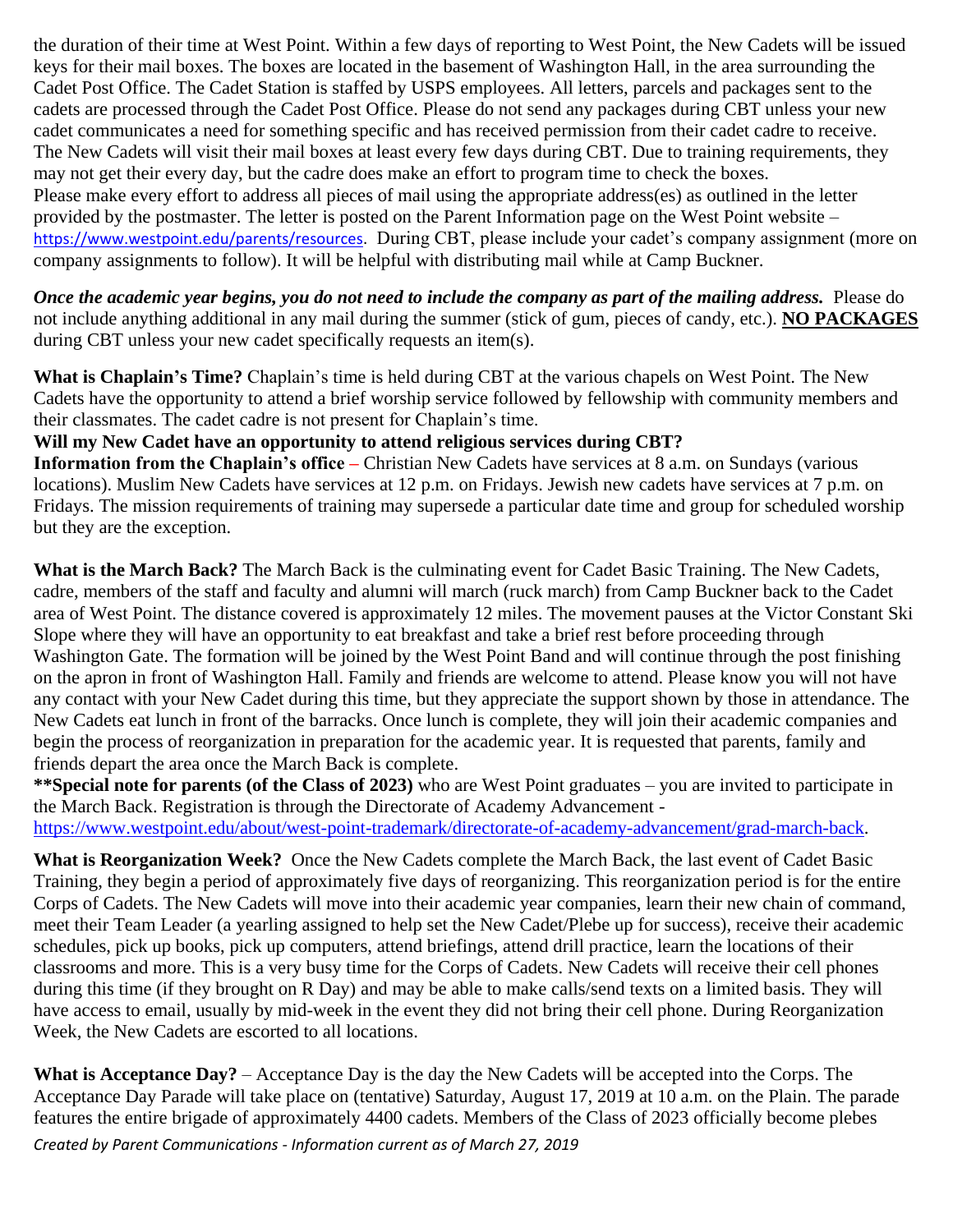during the parade. The New Cadets march out separately from the rest of their companies, but at a certain point during the parade an order will be given for the companies to open their ranks and the New Cadets to join the ranks, being accepted into the Corps. If traveling with guests needing handicapped accommodations, please know handicapped accessible parking is limited in the area of the Plain. You may wish to drop off your guests near the bleachers and park in other lots or along Thayer Road. Shuttle buses will be available for your convenience. Hats, sunscreen and bottled water are recommended depending on the forecast. Point of etiquette for the parade - **please remain seated** until all Cadets have departed the Plain. Thank you! Following the parade, Cadets will be released (usually) no later than 1 p.m. to enjoy appropriate privileges. Cadets must return to the barracks by taps. Cadets are released Sunday morning (5:20 a.m.) but must return to the barracks in time for accountability at 7 p.m. Cadets will be aware of the privileges allowed. For more information, please see the FAQ on Acceptance Day on the Parent Information page.

**Social media – Photos and information sharing from West Point Public Affairs** – During the summer and continuing into the academic year, the WP Public Affairs office shares photos, videos, links, and information about West Point via a few different sites.

The West Point home page can be found at [www.westpoint.edu.](http://www.westpoint.edu/) The Parent Information page can be found at [www.westpoint.edu/parents.](http://www.westpoint.edu/parents) Various documents are posted on this site throughout the year.

Photos are posted on Flickr – [www.flickr.com/photos/westpointparents](http://www.flickr.com/photos/westpointparents) and [www.flickr.com/photos/west\\_point](http://www.flickr.com/photos/west_point) Information and links are posted on Facebook – [www.facebook.com/westpointparents](http://www.facebook.com/westpointparents) and [www.facebook.com/westpointUSMA](http://www.facebook.com/westpointUSMA)

Videos are posted to [www.youtube.com/TheWestPointChannel](http://www.youtube.com/TheWestPointChannel) and linked to the West Point website and/or Facebook.

And, the West Point Association of Graduates also share photos – links can be found on their website – [www.wpaog.org.](http://www.wpaog.org/)

**Flight arrangements for leave/breaks** – During the academic year, cadets approved for a pass to depart for the weekend will leave after their last class or duty on Friday and return in time for an accountability formation at 7 p.m. on Sunday (or Monday if a long weekend.) Typically cadets are released for Thanksgiving after their last class on Wednesday, by 1 p.m. (This is a modified class day.) For leave at the end of the semester, the cadets will know their TEE (Term End Exam) schedule by early October. Remind them to keep checking! Once their schedules are finalized, please allow plenty of time between the end of their exam period to departure as they will need time to clear their rooms, complete duties, etc. Buses will be available to transport cadets to the major airports in the area; JFK, LaGuardia and Newark. Bus tickets are sold via a link posted to the S4 internal website. More information will be shared at a later time on bus tickets/purchase.

**Once the Academic Year begins, when can I plan to visit my cadet?** Please talk to your cadet before making plans to visit West Point. There are duties, responsibilities, training, inspections and parades that happen on weekends at West Point. However, if there is nothing planned, cadets do manage their down time. There are opportunities to visit recreation facilities (bowling alley, movies, ski slope and golf course). They may visit with their sponsor families, walk to Highland Falls, use the gym/work out, etc. It is always best to speak with your cadet to be sure they will be on post and will have time to visit with you or other family members and friends who may be in the area.

**What if we have a family emergency (death in the family)?** If during CBT, you can call Central Guard Room (845) 938-3030 and leave a message for a member of your new cadet's TAC team. They will call back once they receive the message. Additionally **(VERY IMPORTANT)**, please notify the Red Cross.

The Red Cross helps with the verification so the chain of command can make a decision regarding emergency leave. For more information please see this link https://www.redcross.org/military-emergency-communication.html. In addition to the website, the Red Cross now has a very helpful app. You can review the services provided via this site [https://arc.csod.com/selfreg/register.aspx?c=edge%20ext.](https://arc.csod.com/selfreg/register.aspx?c=edge%20ext)

The information below is another way for Service members and families to start a Red Cross message through our new app. The Hero Care App is available to download for free in app stores, by texting 'GETHEROCARE' to 90999.

*Created by Parent Communications - Information current as of March 27, 2019*